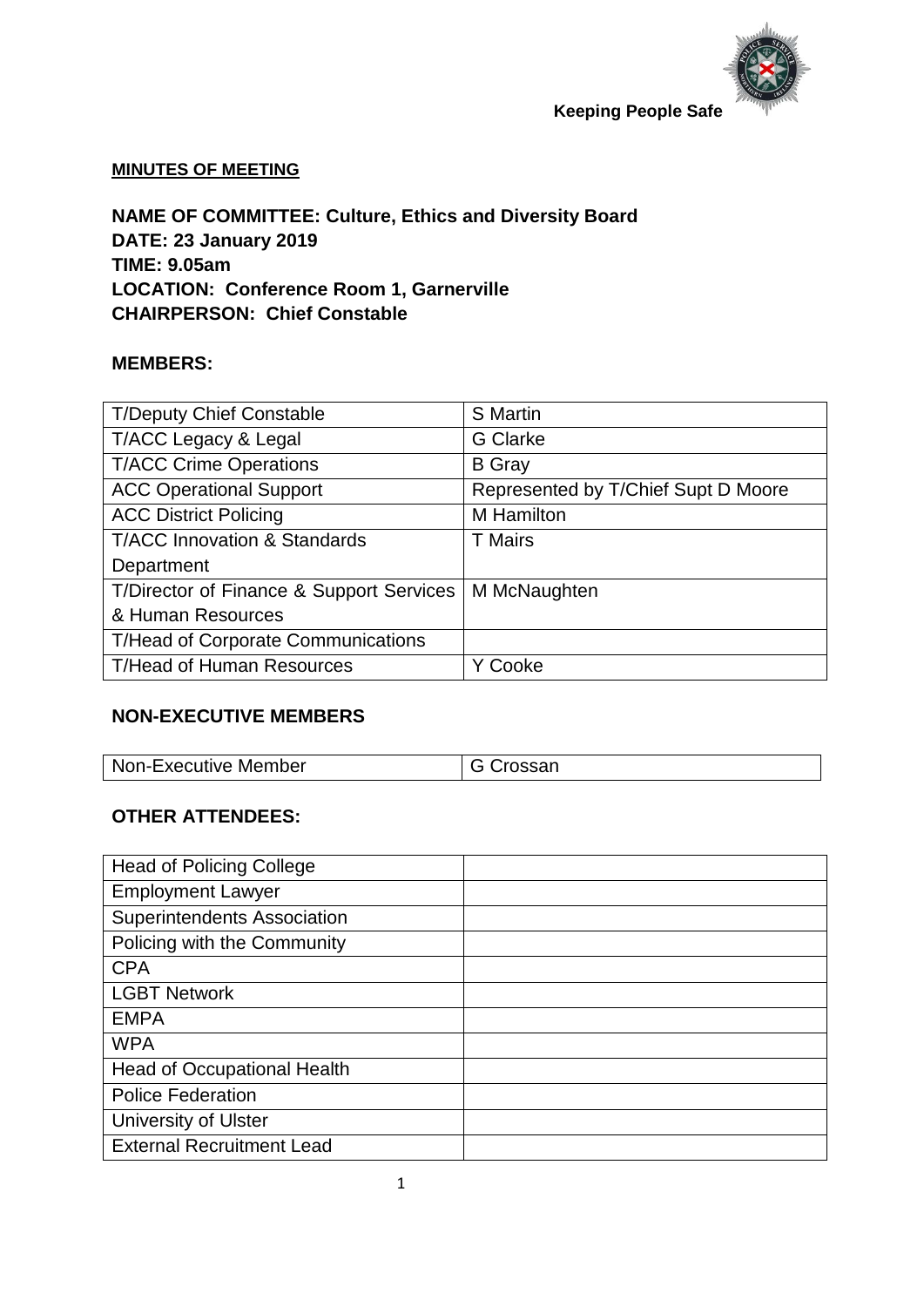

| <b>Committee Chair</b>     |  |
|----------------------------|--|
| <b>Command Secretariat</b> |  |

## **APOLOGIES:**

| <b>Diversity Officer</b>                  |  |
|-------------------------------------------|--|
| <b>Head of Discipline</b>                 |  |
| <b>Queen's University</b>                 |  |
| <b>T/Head of Corporate Communications</b> |  |
| <b>WPA Chair</b>                          |  |
| <b>CPA Chair</b>                          |  |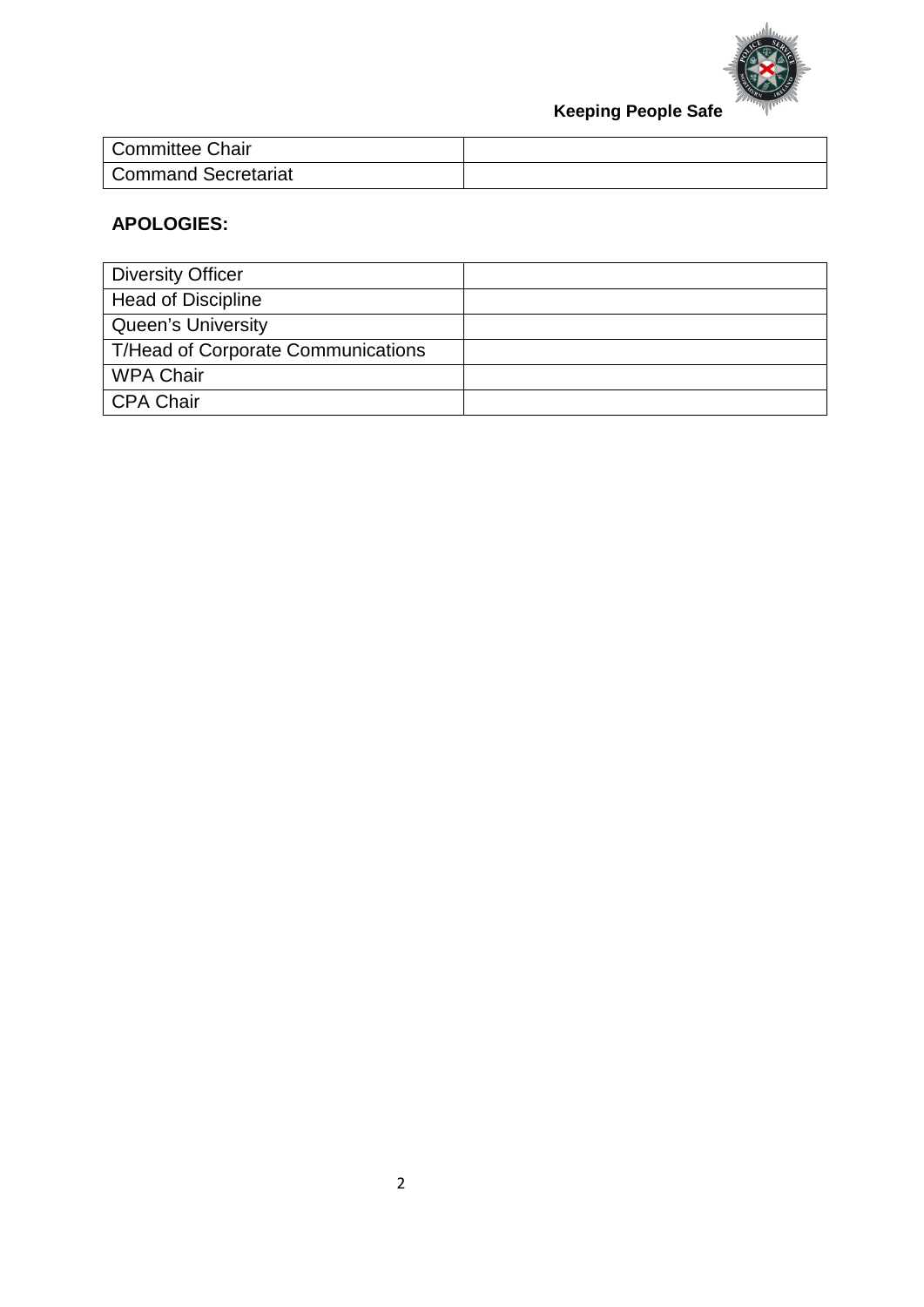

## **1.1/19 - Welcome and Apologies**

The Chief Constable opened the meeting and welcomed the members in attendance.

The apologies were noted but the Chair asked that the message was conveyed to the key members that attendance at CEDB should be prioritised given the importance and standing of this meeting.

A quorum was confirmed.

## **2. 2/19 Declaration of Conflict of Interests**

The Chief Constable stated that as per decision taken at Service Executive Board on 18 January 2017, in line with good corporate governance practice as set out by the NI Audit Office, members and any persons in attendance were to declare any conflict of interest with any items on the agenda and these were to be recorded in the minutes.

No issues were raised.

## **3. 3/19 Minutes from previous meeting + redactions**

The minutes from the meeting on 21 November 2018 were approved. It was agreed that no redactions from the previous minutes were required other than the names of some attendees.

## **4. 4/19 Action Register**

The action register was reviewed and completed actions were noted.

## **5. 5/19 Tactical Group Updates**

# **Policing With Community (PWC) Update**

Head of PWC updated the members on the progress of the PWC project board since the last meeting along with an overview of planned activities which included:-

• Partnership work with HR to link Competency Value Framework and PWC behaviours into IPR process 2019/20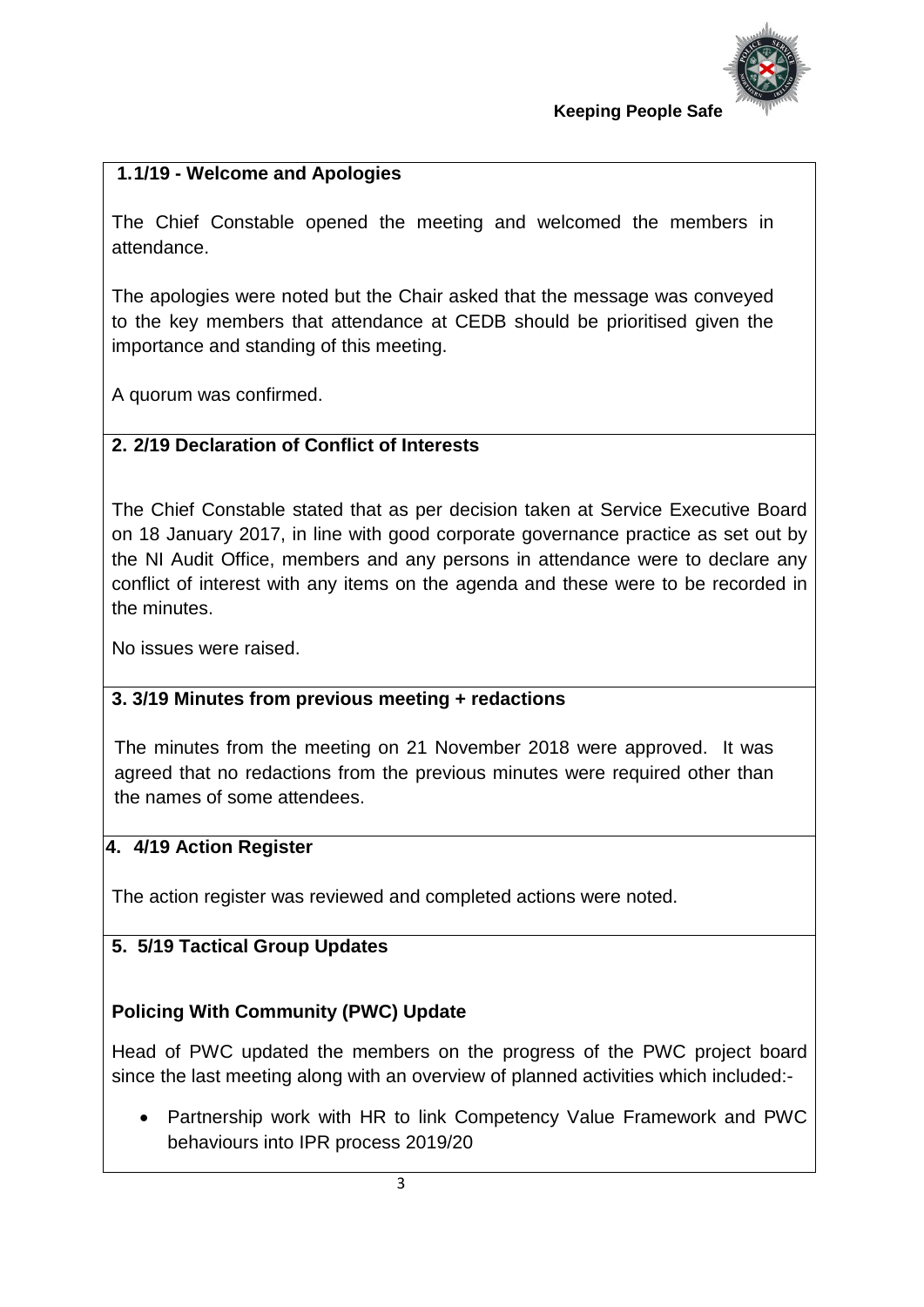

- Review of week 1 training at Police College
- Development of next 2 PWC modules and funding which had been secured for further 4 modules in 2019/20.
- Progress of the PWC manual

## **Professional Standards and Ethics Governance Board (PSEGB)**

Chief Superintendent ISD provided members with an update on the progress since the last meeting and also provided narrative on the ACU and Discipline Dashboard which had previously been circulated.

## **Positive Action Group – T/ACC Crime Operations Department**

T/ACC Crime Ops updated the members on the progress of Positive Action Group since the last meeting most of which were featured as separate agenda items.

An analysis of gender equality analysis from campaign 4 with regards to pass rates on the Physical Competency Assessment was provided along with mitigating measures which had been put in place to address the gender pass rate imbalance.

A discussion ensued regarding section 75 equality screening and follow through with an impact assessment if required.

The Chief Constable stated that any decision around PCA should be commenced with an equality impact screening and assessment and this should be completed forthwith.

Head of OHW cautioned that a change to PCA would impact on OHW decision making.

Action - equality impact assessment required for use of PCA as an assessment tool for (1) all selection processes and (2) narrow down to recruitment – Head of PWC

## **Employee Engagement and Wellbeing Group (EEWG)**

The EEWG co-chair updated the members on the progress since the last meeting emphasising the work which had been carried out on menopause support, domestic abuse, whole health and the potential for funding and involvement in the national wellbeing strategy.

D/Chief Superintendent Public Protection Branch provided an update on the progress of the Flexible Working workstream from December 2017-18. Members were informed that only 7% of all flexible working applications considered by the Corporate Flexible Working Panel (CFWP) had been rejected and that decisions made by Local Flexible Working Panels (LFWP) were consistent with the CFWP.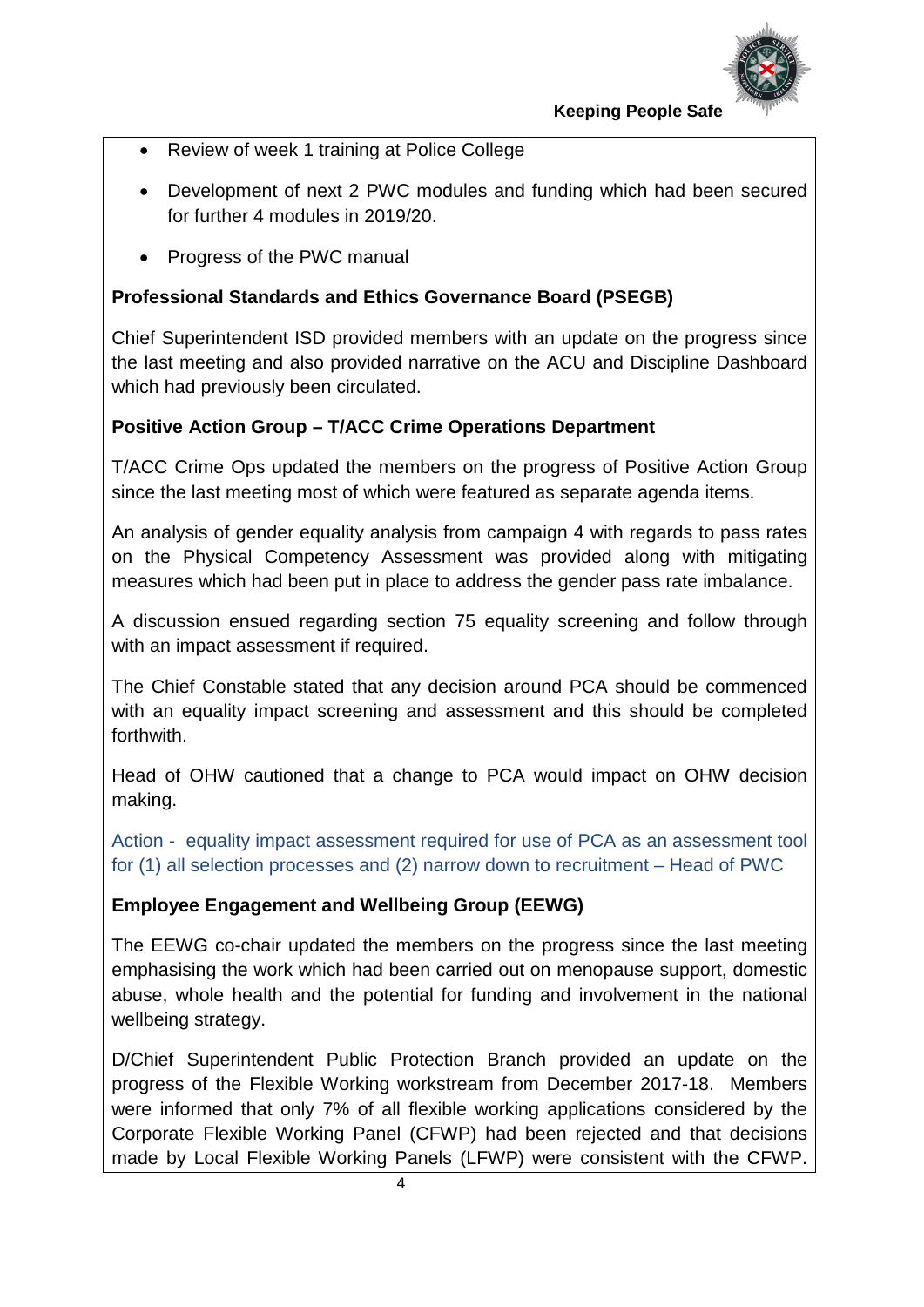

An analysis of the applications by department, gender, rank/grade and type was provided.

During discussions about consistency and fairness of decision making, assurances were given that the role of the first line managers was to make recommendation on the application but that the final decision was made by the (LFWP).

Members were informed that flexible working agreements would be reviewed on a 12 month basis with the exception of reduced hour's flexible working which was permanent.

D/Chief Superintendent Public Protection Branch outlined the next steps in the workstream which included setting up a working group; appointment of staff member to lead on the review of policy and current processes; research and development of a remote working policy; agreeing principles of a formal flexible working service level agreement and consideration of national best practice.

The Chief Constable acknowledged the work by all involved in the implementation of flexible working in the organisation and asked for confirmation that equality screening had also been applied to this process.

Action – Complete an equality impact assessment for flexible working – HOHR

#### **6. 6/19 Section 75 Update**

Head of PWC provided an update to the members on the number and types of screenings completed in 2018 financial year to date.

The Chief Constable stated that quality checks should be completed on Equality Screenings to ensure they met standard and that full equality impact assessments were completed where necessary. ACC ISD proposed that Service Change Board should monitor that all papers are equality screened before submission.

Action – complete quality checks on equality screenings to ensure they meet the required standard and ensure full equality impact assessments are completed where necessary. To be reviewed through the governance of the Service Change Board – ACC ISD.

## **7. 7/19 Forthcoming Events**

Head of PwC provided an update on forthcoming events and highlighted events of interest to CEDB taking place from February 2019 – April 2019. These included Holocaust Remembrance Day, Chinese New Year and International Womens Day. Members discussed the internal plans and external messaging to highlight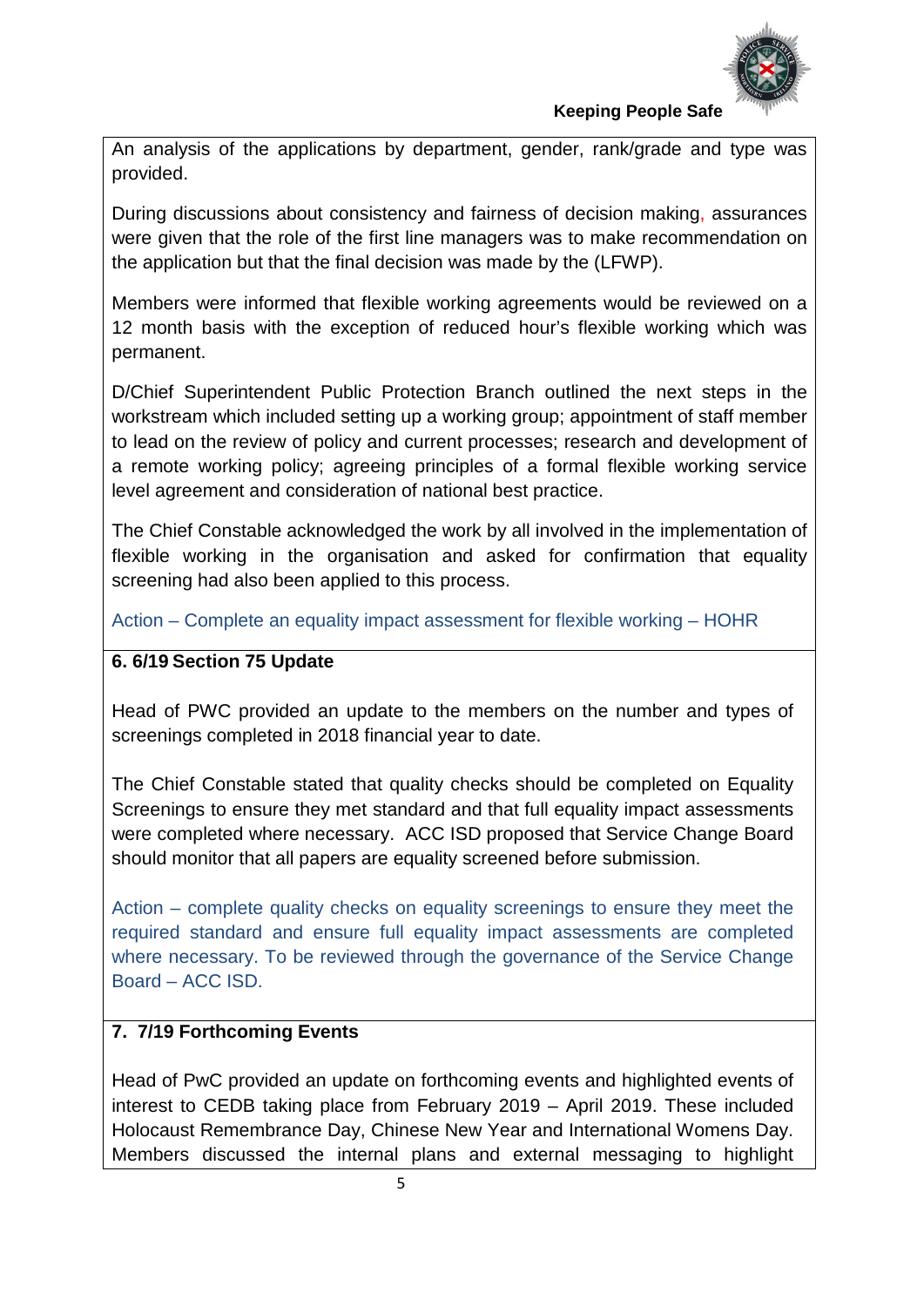

upcoming events. It was also noted that this full calendar was available on PoliceNet and should now be utilised across the organisation for planning and messaging around key community events. PwC Branch should focus and coordinate PSNI response at key events.

Action – Submit a funding proposal for attendance at Senior Women in Policing event – T/ACC Crime Ops.

## **8. 8/19 – Equality, Diversity and Good Relations Action Plan**

T/ACC Crime Ops introduced the equality, diversity and good relations action plan (2019-2022) and provided a brief overview of the actions and owners. It was established that this action plan was in addition to the PSNI Equality Scheme and reporting of both would be monitored through the Positive Action Group and reported through CEDB on a quarterly basis.

Equality, Diversity and Good Relations Action Plan was approved.

# **9**. **9/19 - Firearms Gender Working Group**

T/ACC Crime Ops provided an update on the Terms of Reference for the Firearms Gender Working Group, the workstreams established and the progress towards delivery in each workstream. An update on the trial of the Glock 19 Generation 3 was also provided.

Update was noted and terms of reference agreed.

# **10. 10/19 - Minority and Diversity Associations Updates**

Attendees from the minority and diversity associations provided verbal updates on their areas of interest which included external mentoring programme for WPA; stonewall results for LGBT; dates of forthcoming events for CPA and the success of the EMPA attendance at the Muslim event.

The Chief Constable offered that the Senior Executive Team were willing to support and attend minority staff association annual general meetings or events as considered appropriate.

Members discussed previous cross border PEACE funding events which may be useful to revisit as part of the cross border strategy workstream to promote inclusivity.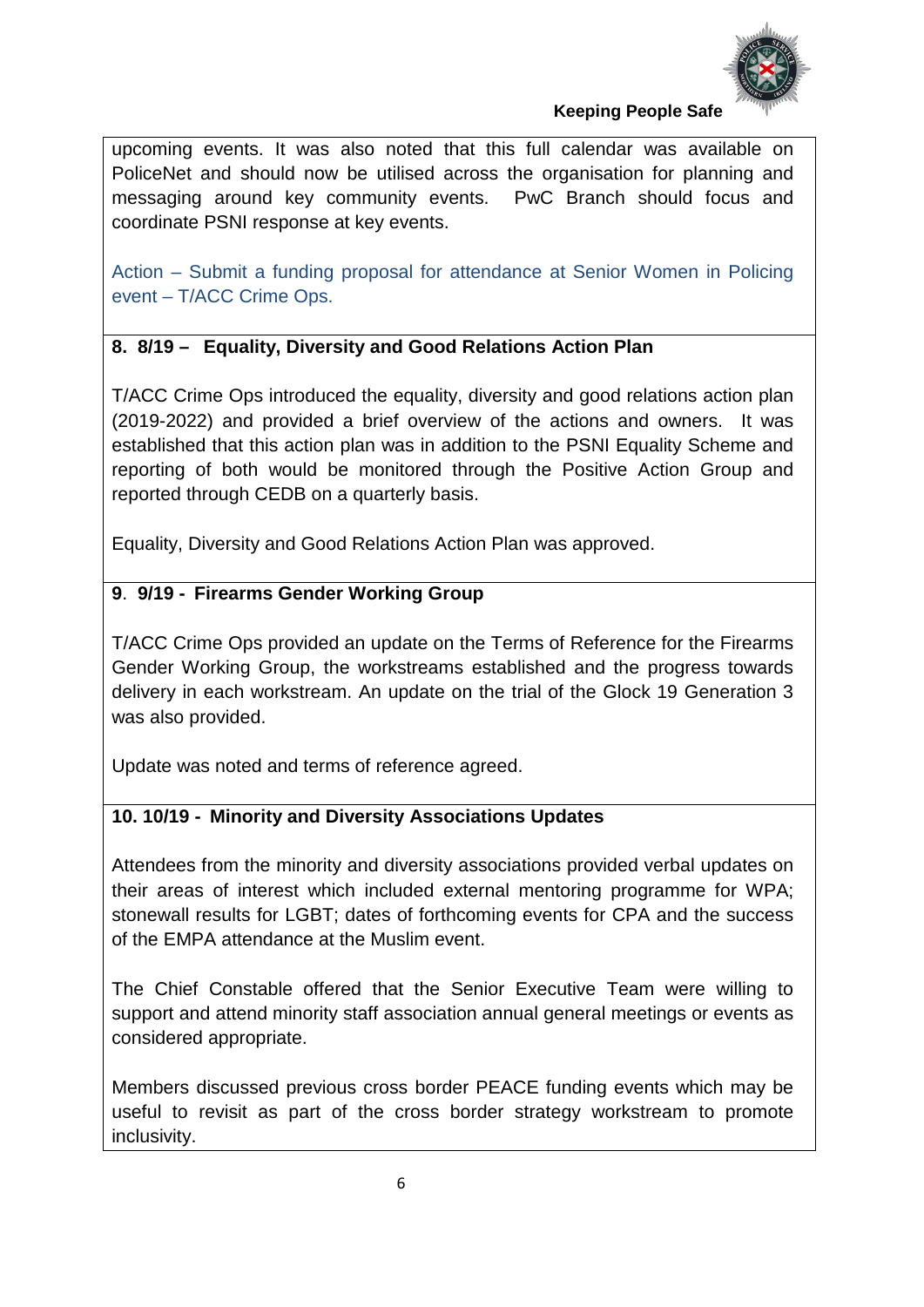

Action – Revisit previous cross border PEACE funded events regarding inclusivity to inform the current cross border strategy workstream – T/ACC ISD. Members availed of a break from 11am – 11.15am

#### **11. 11/19 – Internal Specialist Selection Project**

T/ACC Crime Ops presented the draft terms of reference (TOR) for internal specialist selection project for approval. Members discussed the TOR presented which was agreed subject to additions to the membership group to ensure practitioner representation.

## **12. 12/19 - PSNI Relationship With Staff Association MOU**

Superintendent Command Secretariat presented a paper on the PSNI Relationship with Staff Associations which outlined PSNI's commitment to support the staff associations and defined the roles of the various staff associations which included the role of a relationship manager and the Deputy Chief Constable. Members were informed about the extent of the stakeholder consultation on the document which included the Equality Commission.

The Chief Constable stated that it was important for PSNI to support and enable underrepresented groups and to encourage employee voice.

PSNI Relationship with Staff Association MOU paper was endorsed.

Action - progress the appointment of a Relationship manager – HOHR.

#### **13. 13/19 - Support to Police and Staff Colleagues Subject to Threat**

The Chair of PAG presented the members on a Threat Support Group pilot initiative aimed at supporting officers and staff who were deemed under threat from terrorist attack. This group would provide bespoke support and assistance reflecting the unique challenges and impacts on colleagues who have experienced the consequences and impacts of such threats. Members were informed that the pilot would run for 6 months with the lessons learned brought back to the CEDB.

Action – Complete Section 75 Screening and follow through with equality impact assessment if appropriate – T/ACC Crime Ops.

**14. 14/19 - Promoting an Inclusive and Professional Policing Environment**

T/ACC Crime Ops commended the efforts of the authors of this paper in getting it to this stage.